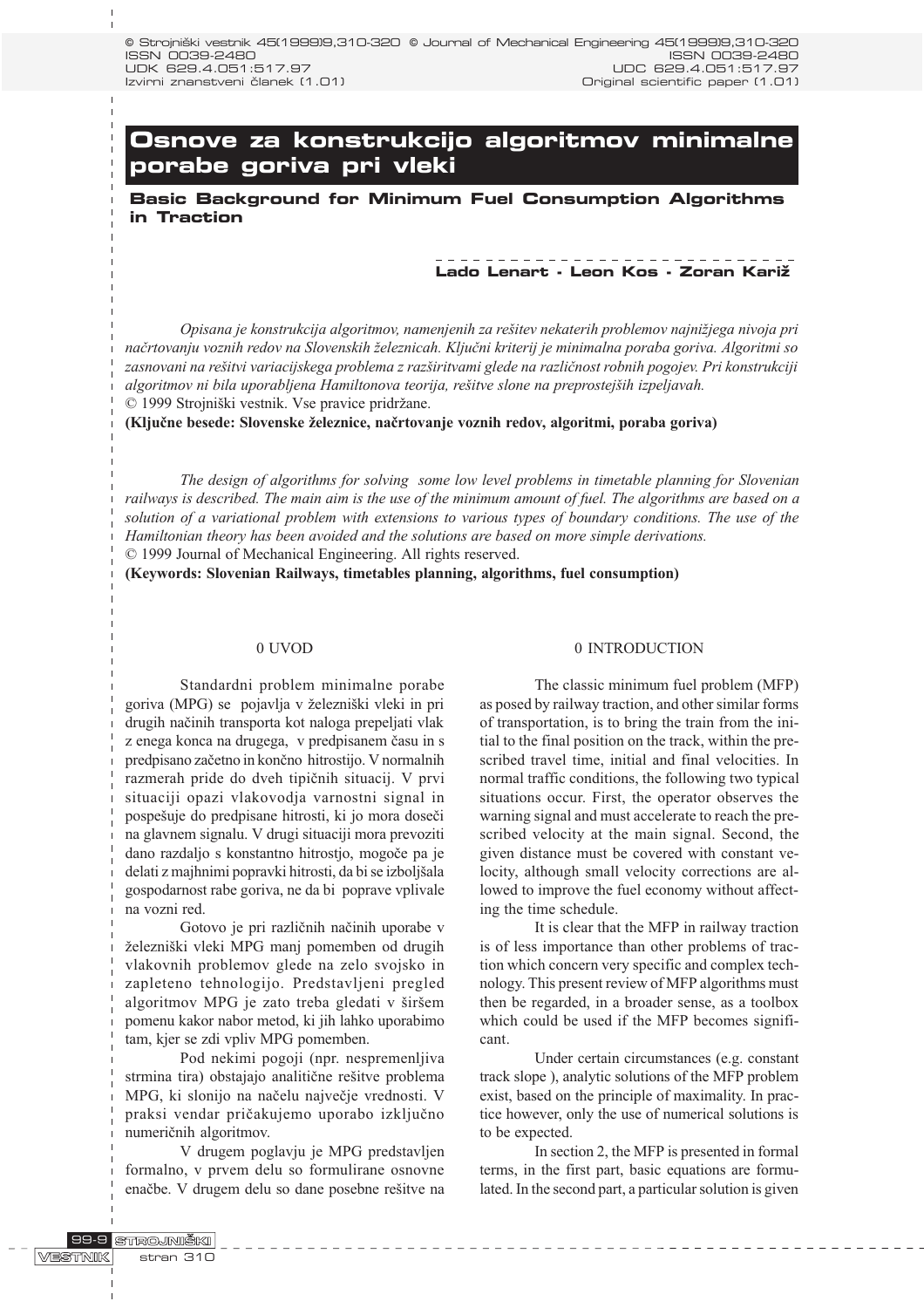podlagi variacijskega raèuna. Tretji del obravnava vpliv strmine tira. Do optimalne rešitve je v vseh primerih bilo mogoèe priti brez uporabe teorema maksimuma v krmilni teoriji.

# 1 FORMALIZACIJA PROBLEMA MINIMALNE PORABE GORIVA

#### 1.1 Osnovne enaèbe

Osnovni izraz za gibanje vlaka kot zgoščene masne točke je [1]:

 $1<sup>2</sup>$ 

based on the variational calculus. In the third part change in the rail inclination is addressed. The optimum solution can be achieved without the use of the maximum principle in the control theory.

# 1 FORMALIZATION OF MINIMUM FUEL CINSUMPTION PROBLEM

# 1.1 Basic statements

The general expression for the movement of a train with mass concentrated at a single point is [1]:

$$
(m_l + m_t) \frac{d^2 x}{dt^2} = u - R_t - R_l - (m_l + m_t) g i_g
$$
 (1),

kjer pomenijo:  $x$  - razdalja od startne točke,  $t$  čas,  $m_i$  in  $m_i$  - ekvivalentne mase lokomotive in vlaka, vkljuèno rotacijske mase, u - vleèno silo ,  $R_{i}$  - povprečeni upor vlaka ,  $R_{i}$  - povprečeni upor lokomotive,  $i_e$  - vpliv strmine tira. Upor vlaka lahko aproksimiramo s polinomom drugega reda v odvisnosti od hitrosti. S pozitivnimi polinomskimi koeficienti a,b,c lahko (1) prepi šemo kot:

where x is the distance from the starting point,  $t$  is the time,  $m_l$  and  $m_l$ , are the equivalent masses of the locomotive and train including rotating masses,  $u$  is the tractive force,  $R<sub>i</sub>$  is the average resistance of the train,  $R_i$  is the average resistance of the locomotive, and  $i_a$ represents the slope of the track. The resistance of the train can be approximated with a 2nd order polynomial in terms of velocity. With positive polynomial coefficients  $a, b, c$  eq. (1) can be rewritten as:

$$
m\frac{d^2x}{dt^2} = u - \left[ a\left(\frac{dx}{dt}\right)^2 + b\frac{dx}{dt} + c \right] - mgi_g \tag{2}.
$$

Robni pogoji so dani z:

The boundary conditions are given as:

$$
(t = 0): x = x_0; \qquad \frac{dx}{dt} = v = v_0
$$
  
(t = t<sub>f</sub>) : x = x<sub>f</sub>;  $\frac{dx}{dt} = v = v_f$  (3).

valid unless stated otherwise.

Zaradi enostavnosti naj velja vedno predlog 1, razen èe njegova veljava ni neposredno odpravljena v spremnem besedilu.

# Predlog 1:

Hitrost je nepadajoča funkcija v t in x.

Celotna masa vlaka m je enaka vsoti  $m_l + m_t$ . Glede na eksperimentalne podatke [1] lahko v normalnem podroèju hitrosti zanemarimo konstante  $b, c, i_g$  v (2) in tako omogočimo, da se analitični izrazi zapišejo bolj kompaktno. Če je vlečna sila  $u$  in velja predlog 1, je rešitev enačbe (2)  $v=dx/dt$  dana s (4):

Proposition 1:

Velocity  $v$  is a nondecreasing function of  $t$  and  $x$ .

For the sake of simplicity, proposition 1 is

The total mass of the train  $m$  equals the sum  $m_1 + m_2$ . According to the experimental data in [1], the constants  $b, c, i_{\sigma}$  in (2) can be neglected for normal velocities, thus enabling analytic solutions to be written in a more compact form. If the traction force  $u$  is constant and proposition 1 is true, the solution of eq. (2) is  $v=dx/dt$  from eq.(4):

The velocity  $v = \sqrt{u/a}$  must be added to

$$
k = \sqrt{\frac{u}{a}}; \quad w = \frac{2ka}{m}; \quad e_1 = \frac{v_0 + k}{v_0 - k} e^{w \cdot t}; \quad v(t; v_0, u) = -k \frac{1 + e_1}{1 - e_1}
$$
(4).

w

Prostor rešitev (4) mora biti dopolnjen z ustaljeno hitrostjo  $v = \sqrt{u/a}$ . Razdalja x je integral enačbe (4):

ja *x* je integral the solutions of eq. (4). The distance *x* is derived by integrating eq. (4):  
\n
$$
p = \frac{v_0 + k}{v_0 - k}; \quad p_1 = ln(1 - e^{wpt})
$$
\n
$$
x(t; v_0, u) = -kt + \frac{2kp_1}{w} - \frac{2kln(1-p)}{w}
$$
\n(5).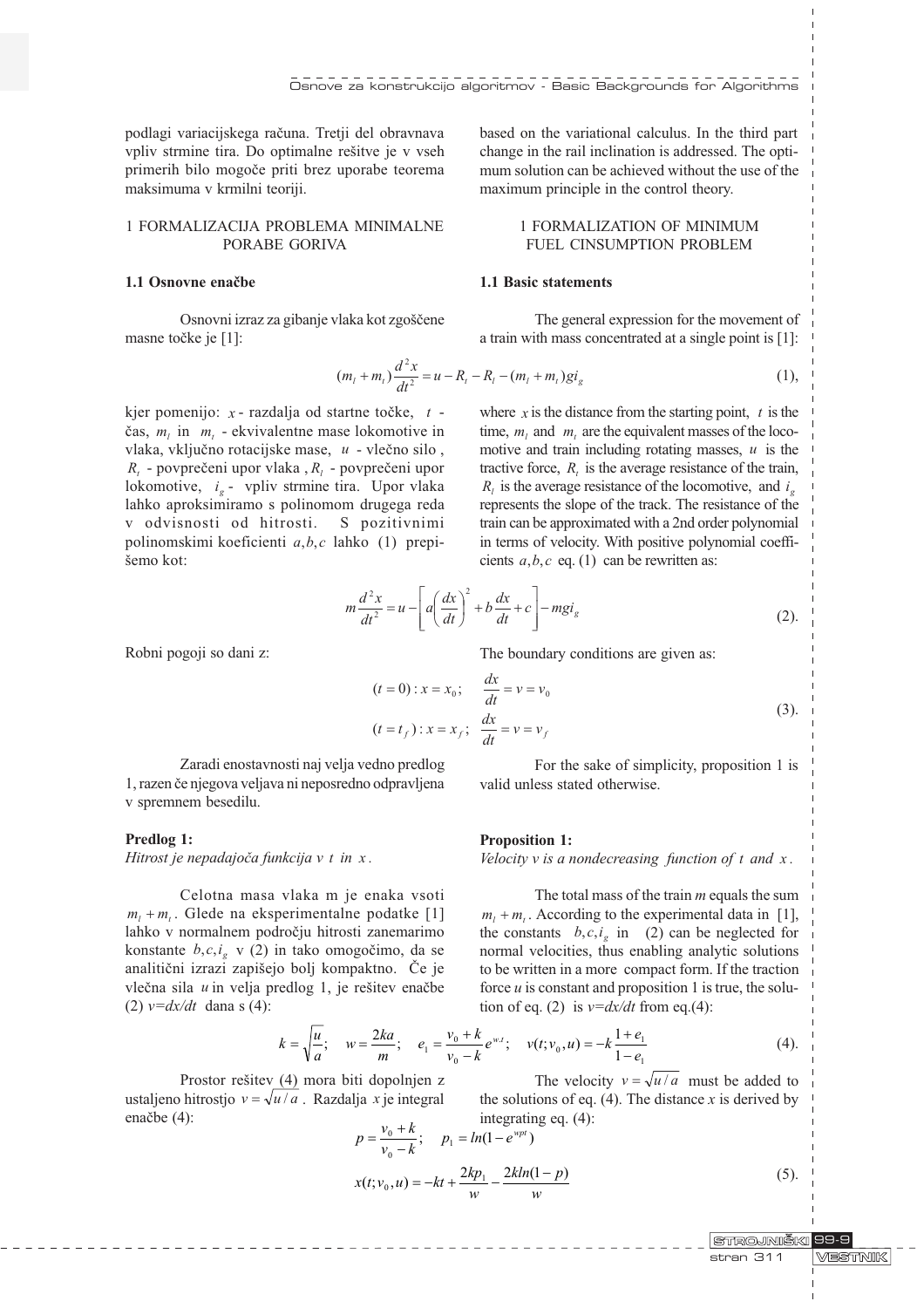Z vložitvijo  $v = dx/dt$  je mogoče rešiti (2) v obliki:

(6).  $(x; v_0, u) = \left[ \frac{u}{a} - (\frac{u}{a} - v_0^2) \exp(-2\frac{a}{m}x) \right]^{1/2}$  $v(x; v_0, u) = \left\lfloor \frac{u}{a} \right\rfloor$ 

Inverzni rešitvi enačb $(6)$  in  $(4)$  sta enačbi:

$$
x(v; v_0, u) = \frac{m}{2a} ln\left(\frac{u_0/a - v_0^2}{u/a - v^2}\right)
$$
 (7),

$$
t(v; v_0, u) = \frac{m}{2\sqrt{ua}} ln\left[\frac{-v - k}{-v + k} \frac{v_0 - k}{v_0 + k}\right]
$$
(8).

Z vstavljanjem (6) v (8) dobimo analitièni izraz za  $t = t(x; v_0, u)$ .

Za rešitev MPG je treba najti vlečno silo  $u$ kot funkcijo  $t$ , ki minimizira integral v (9):

Enaèbe (2), (3) in (9) predstavljajo problem minimalne porabe goriva [2].

0

x f

# 1.2 Problem minimalne porabe goriva v variacijskem raèunu

Iz enačb $(1)$  ali  $(2)$  je mogoče u izraziti kot funkcijo  $u = u(t, x, x', x'')$  neodvisne spremenljivke  $t$ , odvisne spremenljivke  $x$ , in njenih derivacij po času  $x', x''$ . Funkcional v (9) je mogoèe pisati v obliki:

$$
J(x) = \int_{0}^{t_f} f(t, x, x', x'')dt = \int_{0}^{t_f} (\alpha x'' + \beta x'^2) dt = \min
$$
 (10)

s primernimi konstantami  $\alpha$ ,  $\beta$  in robnimi pogoji v (3).

Enaèbi (10) in (3) sta dobro znani v variacijskem raèunu. Prirejena Eulerjeva enaèba je:

$$
\begin{array}{c}\n\text{tion is:} \\
\text{if} \quad d^2 \quad \text{df}\n\end{array}
$$

$$
\frac{\partial f}{\partial x} - \frac{d}{dt} \frac{\partial f}{\partial x'} + \frac{d^2}{dt^2} \frac{df}{dx'} = 0
$$
\n(11).

Enaèba (11) je diferencialna enaèba èetrtega reda s tirimi integracijskimi konstantami, ki jih je mogoèe izraèunati iz (3). Z vstavitvijo funkcije f iz enaèbe (10) v enaèbo (11) dobimo:

$$
0 - \frac{d}{dt}(2\beta x') + \frac{d^2}{dt^2}(\alpha) = 0; \Rightarrow x'' = 0; \Rightarrow x' = konst
$$
 (12).

Iz izraza za u v (10) in ker je  $x''=0$  in  $x' =$ konst, izhaja, da je optimalno krmiljenje u konstantno. Fizikalna interpretacija tega naj bo izražena v naslednji lemi.

# Lema 1:

 $\check{C}e$  je enačba gibanja podana v (1) in če objekt preide pot med 0 in  $x_f$ s konstantno hitrostjo (kar implicira  $v_0 = v_f$  in  $u =$  konst ) in so pri tem robni expressed as:

After substituting  $v = dx/dt$  eq. (2) can be

Inverse solutions for eqns. (6) and (4) are:

If eq. (6) is inserted into (8) the analytical

expression for  $t = t(x; v_0, u)$  can be obtained.

To solve the MFP, the traction force  $u$  must be determined found as a function of  $t$  which minimizes the integral in eq.(9):

$$
\int u dt = \min \tag{9}.
$$

Eqns.  $(2)$ ,  $(3)$  and  $(9)$  represent the minimum fuel problem [2].

# 1.2 Minimum fuel consumption problem in variational calculus

From eqs.(1) or (2)  $u$  can be expressed as a function  $u = u(t, x, x', x'')$  of independent variable  $t$ , dependent variable  $x$ , and its time derivatives  $x', x''$ . The functional in eq.(9) can then be expressed in the form:

with suitable constants  $\alpha$ ,  $\beta$  and the boundary conditions in eq.(3)

Eqns. (10) and (3) are a well known problem in variational calculus. The adjoint Euler equa-

$$
\frac{d}{dt}\frac{\partial f}{\partial x'} + \frac{d^2}{dt^2}\frac{df}{dx''} = 0\tag{11}
$$

Eq. (11) is a 4th order differential equation with 4 integration constants, which can be calculated from eq. (3). If the function  $f$  from eq. (10) is inserted into eq.  $(11)$  the result is:

It follows from the expression for  $u$  in eq. dt

(10) when  $x''=0$  and  $x' = const.$  that the optimum control of  $u$  is constant. The physical interpretation of this fact shall be formulated in the next lemma.

#### Lemma 1:

If eq.  $(1)$  is the equation of motion and the object traverses the path between 0 and  $x_f$  with constant velocity (implying that  $v_0 = v_f$  and  $u = const.$ ) with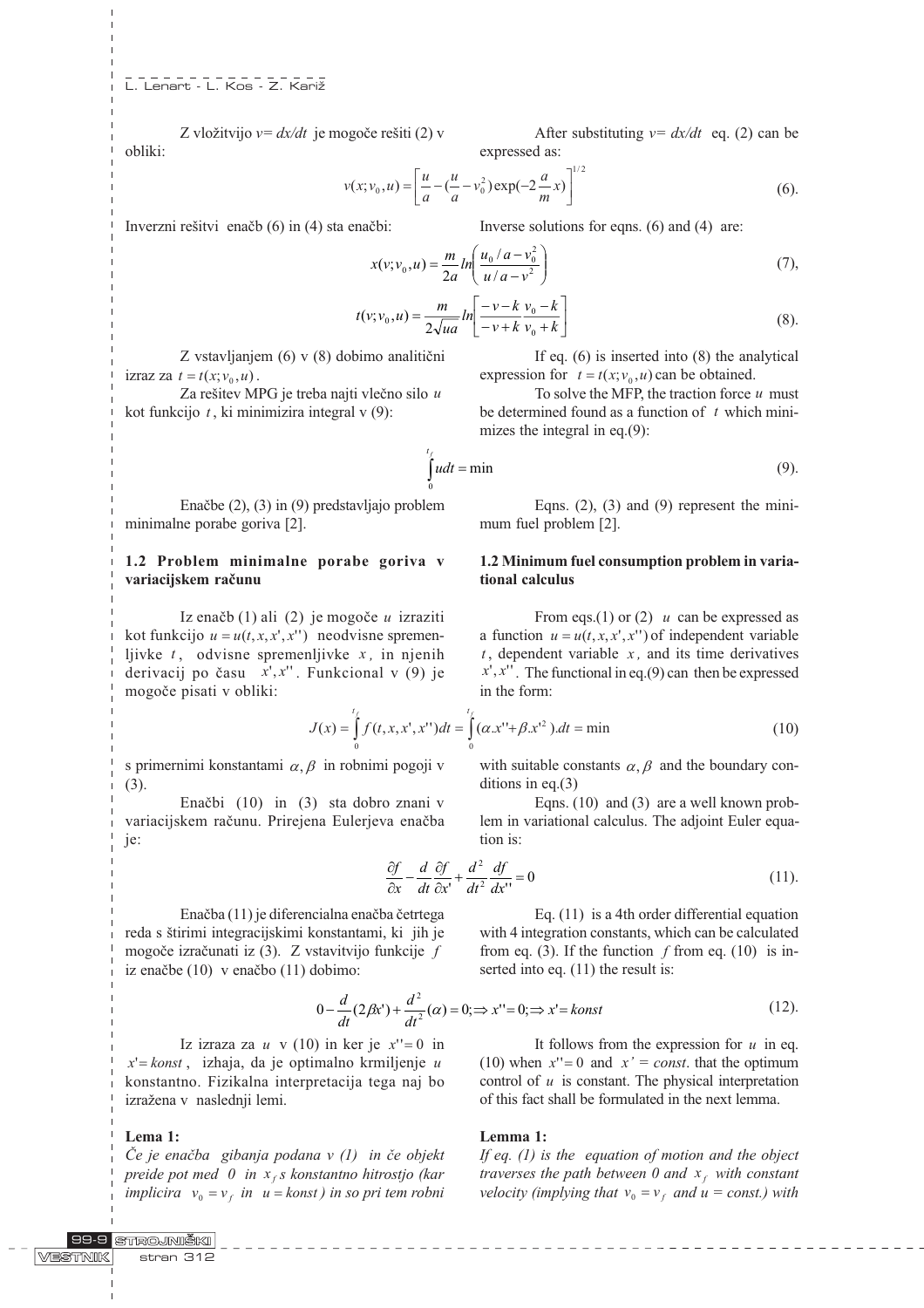pogoji v  $(3)$  že izpolnjeni, potem je funkcional porabe goriva v  $(10)$  minimalen v množici sočasnih rešitev

Naj se fizikalni model v lemi 1 spremeni v toliko, da v intervalu  $[0, x_f]$  ostane tak kakršen je , v dodatnem diferenènem èasovnem koraku  $| t_f, t_f + \Delta t_f |$  pa objekt pospešuje s konstantnim vlekom u in doseže končno hitrost  $v_f + \Delta v_f$  v času  $t_f + \Delta t$ . Enačbo (2) pri  $t = t_f$  potem lahko napišemo v diferenèni formi:

the boundary conditions in eq. (3) already fulfilled, then the functional in eq.  $(10)$  is minimised in the set of concurrent solutions.

Let the physical model in lemma 1 be changed such that in the interval  $[0, x<sub>f</sub>]$  it remains unchanged and in the additional differential time interval  $| t_f, t_f + \Delta t_f |$  the object accelerates under constant u and reaches its final velocity  $v_f + \Delta v_f$  at time  $t_f + \Delta t$ . Eq. (2) at  $t = t_f$  can then be written in the differential form:

$$
m\frac{\Delta v}{\Delta t} + av^2 = u\tag{13}
$$

Iz te enačbe se izračuna impulz goriva  $u\Delta t$ :

From this equation the fuel-impulse  $u\Delta t$  is :

$$
u\Delta t = \frac{m\Delta vu}{u - av^2} \tag{14}
$$

V primeru pospeševanja je seveda  $u > av^2$ in potem funkcija v (14) monotono pada z naraščajočim u . Z drugimi besedami: poraba goriva se zmanjšuje, če je za vleko uporabljena večja sila. Potemtakem je optimalno krmiljenje neskonèni pozitivni u - impulz z omejeno vrednostjo za uporabo goriva, ki trenutno poveča hitrost objekta od  $v_t$  do  $v_f + \Delta v$ . Naravno je, da je velikost vlečne sile tehnološko omejena.

Ker je postavka o u impulzu bistvenega pomena, naj bo argumentirana še na drug način. Naj se sistem po lemi 1 spremeni v toliko, da je sekcija [0,x<sub>f</sub>] razdeljena na dvoje intervalov, [0,x] in [x,x<sub>f</sub>] in je  $x \in [0, x_{\epsilon}]$ . Časi pospeševanja naj bodo zanemarjeni in hitrosti objekta v prvem in drugem intervalu naj bosta konstantni in enaki  $v_1$  oziroma  $v_2$ . Potem je MPG mogoèe pisati v obliki:

Clearly in the case of acceleration  $u > av^2$ , then the function in eq. (14) monotonically decreases with increasing  $u$ . In other words, the fuel consumption decreases when greater traction force is applied. Then the optimal control is the infinite positive  $u$  - impulse with limited fuel consumption value, which instantaneously changes the velocity of the object from  $v_t$  to  $v_f + \Delta v$ . Naturally the intensity of u is technologically restricted.

As the statement about  $u$  impulse is the essential one, it shall be proved otherwise else. Let the system in lemma 1 be changed in the sense, that the section [0,x<sub>f</sub>] is divided in two intervals [0,x] in [x,x<sub>f</sub>] with  $x \in [0, x<sub>f</sub>]$ . If the acceleration times are neglected, then the object velocities in the first rsp. second interval shall be constant  $v_1$  rsp.  $v_2$ . Then the MFP can be written by:

$$
\frac{x}{v_1} + \frac{x_f - x}{v_2} = t_f
$$
  
\n
$$
v_1 x + v_2 (x_f - x) = Min
$$
\n(14b).

Prva enaèba v (14b) je omejitev, druga je kriterijska funkcija. Po lemi 1 je rešitev (14b) enaka  $v_1 = v_2 = v_a$  za poljuben  $x \in [0, x_f]$ . Sistemu naj bo potem dodana še ena omejitev  $v_2 = v_{2f}$  z dodatnim pogojem  $v_{2f} > v_a$ . Lahko se je prepričati, da je rešitev tega novega sistema  $x = x_f$ ,  $v_i = v_a$  in seveda  $v_2 = v_{2f}$ . Ta oblika rešitve zahteva, da v točki  $x_f$ hitrost trenutno naraste od  $v_1$  na  $v_{2f}$  kar je mogoče storiti samo z u impulzom. Potem zaradi obeh dokazov o pomenu u impulza drži sledeča lema:

# Lema 2:

Sistem iz leme 1 naj bo razširjen s pospeševanjem objekta v trenutku  $t_f$  od  $v_f$  do  $v_f + \Delta v_f$  s pozitivnim  $\Delta v_f$ . Potem je optimalno krmiljenje dvostopenjsko. V prvi fazi je optimalno krmiljenje podano z lemo 1 v intervalu  $0 \le t \le t_f$ . Krmiljenje

The first equation in (14b) is the constraint, the second one is the objective function. By lemma 1 the solution of eq. (14b) is  $v_1 = v_2 = v_a$  with arbitrary  $x \in [0, x_f]$ . Let then the additional constraint be adopted that  $v_2 = v_{2f}$  and  $v_{2f} > v_a$ . It is easy to see that the solution of this new problem is  $x = x_f$ ,  $v_1 = v_a$  and clearly  $v_2 = v_{2f}$ . This form of solution requires, that at the point  $x_f$  the velocity instantly increases from  $v_1$  to  $v_{2f}$  and this can just be done with the  $u$  impulse. Then with these findings about  $u$  impulse the next lemma holds:

# Lemma 2:

Let the system from lemma 1 be extended with an acceleration of the object at the time instant  $t_f$  from  $v_f$  to  $v_f + \Delta v_f$  with  $\Delta v_f$  positive. Then the optimal control is two-stage, and in the first stage optimal control is given by lemma 1 in the interval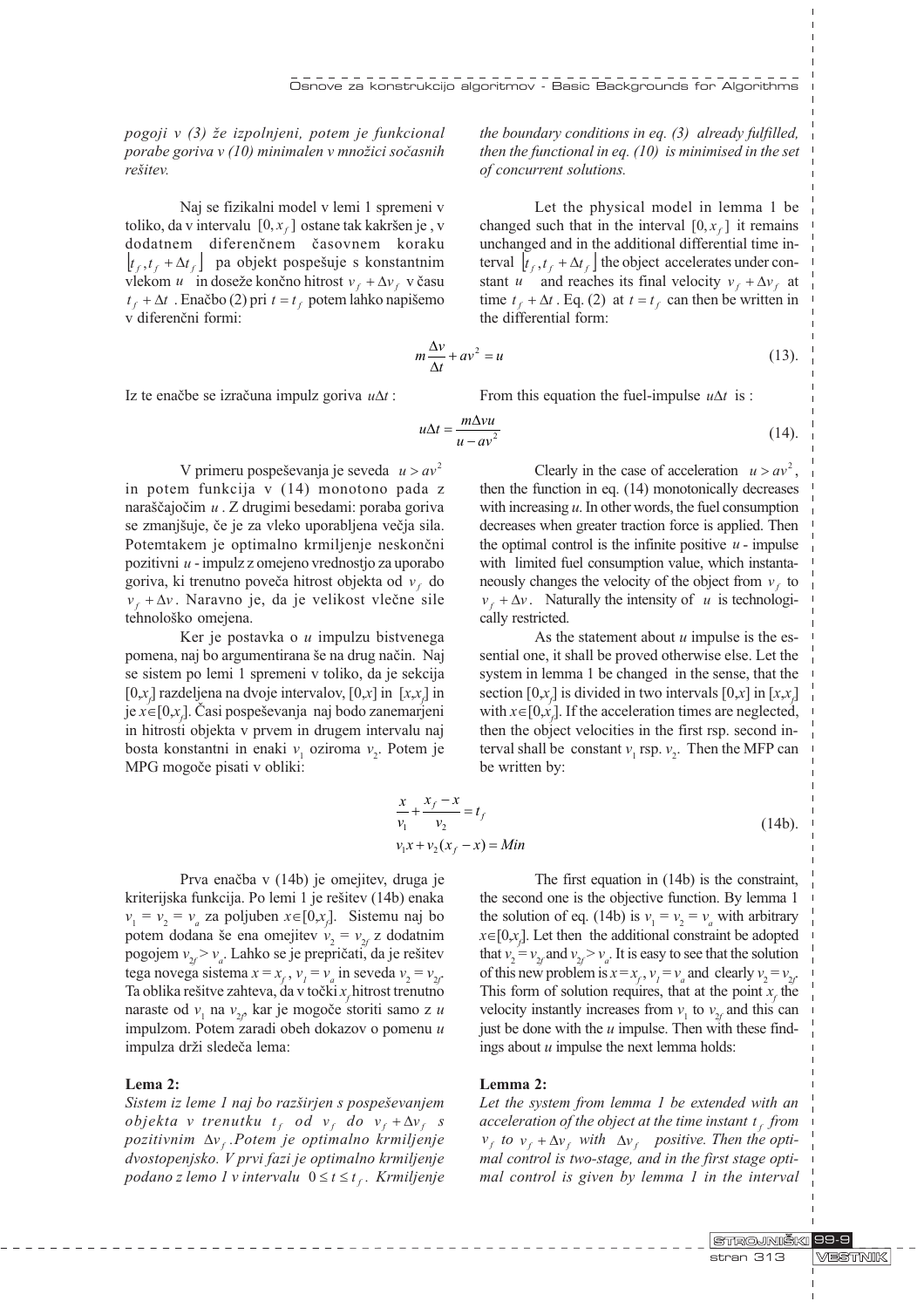L. Lenart - L. Kos - Z. Kariž

v drugi stopnji je maksimalna vlečna sila  $u_{\text{max}}$ , ki traja, dokler objekt ne doseže hitrosti  $v_f + \Delta v$  in interval  $t > t_f$ .

Podobno lahko analiziramo gibanje objekta, èe sistem iz leme 1 ekspandira proti levi z zaèetno hitrostjo  $v_0 - \Delta_v$  ob času  $-\Delta t$ .

Optimalno krmiljenje za sistema v enaèbah (2), (3) in (9) za  $v_f > v_0$  lahko določimo takoj. Naj bodo rešitve enačb (4) oz. (5) napisane kot funkcije parametrov  $v = v(t; v_0, u)$  in  $x = x(t; v_0, u)$ . Z uporabo oznaèb s slike 1 je mogoèe postaviti naslednji sistem enaèb:

 $0 \le t \le t_{\rm c}$ . The control action in the second stage is the maximum traction force  $u_{\text{max}}$ , applied until the object reaches  $v_t + \Delta v$  in the interval  $t > t_t$ .

In a similar manner a motion analysis can be made if the system from lemma 1 is 'left expanded' with start velocity  $v_0 - \Delta_v$  at the time instant  $-\Delta t$ .

The optimal control for the system in eqs.(2), (3) and (9) for  $v_t > v_0$  can now be determined. Let the solutions of eqs.  $(4)$  and  $(5)$  respectively, be written as functions of parameters  $v = v(t; v_0, u)$  and  $x = x(t; v_0, u)$ . Using the notations from fig. (1) the system of equations can be set up us follows:

$$
x_1 = x(t_1; v_0, u_{\text{max}})
$$
  
\n
$$
v_1 = v(t_1; v_0, u_{\text{max}})
$$
  
\n
$$
x_2 = v_1.t_2
$$
  
\n
$$
x_3 = x(t_3; u_{\text{max}}, v_1)
$$
  
\n
$$
v_f = v(t_3; v_1, u_{\text{max}})
$$
  
\n
$$
x_f = x_1 + x_2 + x_3
$$
  
\n
$$
t_f = t_1 + t_2 + t_3
$$
\n(15)

Sistem sedmih nelinearnih enaèb s sedmimi neznankami  $(x_1, x_2, x_3, t_1, t_2, t_3, v_1)$  ima, kar je v splošnem dovolj nenavadno, analitično rešitev. Ker je  $(t_1 + t_3) = t(v_f; v_0, u_{max})$  po enačbi (8) in  $(x_1 + x_3) = x(v_f; v_0, u_{max})$  po enačbi (7), je ustaljena hitrost  $v_1$  podana z:

The system of 7 nonlinear eqs. (15) with 7 unknown variables  $(x_1, x_2, x_3, t_1, t_2, t_3, v_1)$  can easily be solved analytically. As  $(t_1 + t_3) = t(v_f; v_0, u_{max})$ according to eq. (8) and  $(x_1 + x_3) = x(v_f; v_0, u_{max})$ according to eq. (7) the constant velocity  $v_1$  is:

$$
v_1 = \frac{x_f - (x_1 + x_3)}{t_f - (t_1 + t_3)}\tag{16}
$$

Druge spremenljivke v (15) lahko izraèunamo neposredno. Iz rešitvene sheme zgoraj sledi, da lahko sistem enaèb (15) poenostavimo na enaèbe za posamezne spremenljivke v eksplicitni obliki. Rešitve na sl.1 so bile raèunane s podatki iz preglednice 1 s faktorjem upora  $a$  kot parametrom. Rezultati za  $a =$ 0,6 so bili potrjeni tudi numerièno z drugimi postopki in rezultati so prikazani na sliki 2. Na njej je izvleèena črta rešitev za primer uporabe kriterija minimalne energije po enačbi (19). Rešitve so v okviru toleranc razliènih numeriènih postopkov identiène.

Krmilno strategijo na slikah 1 in 2 lahko preprosto formuliramo v lemi 3.

#### Lema 3:

Krmilna strategija z namenom, da bi bila poraba goriva kar najmanjša, je za sistem opisana v enačbah (15) in ob veljavnosti predloga 1 je trostopenjska strategija. V prvi stopnji je krmiljenje največja vlečna sila  $u_{\text{max}}$ , ki vleče toliko časa, da hitrost doseže  $v_i$  iz enačbe (16). V drugi stopnji se objekt premika s stalno hitrostjo  $v_1$ . V tretji stopnji objekt pospešuje zaradi vlečne sile  $u_{\text{max}}$ od  $v_1$  do končne hitrosti  $v_1$ .

Other unknowns in eq. (15) can be obtained directly. From the above approach it follows, that the eqns. system (15) can be reduced to a single variable equation in its explicit form. Solutions in fig. (1) were calculated for the data in table 1 with resistance factor *a* as a parameter. These results for  $a = 0.6$  were verified numerically using other methods and the results appear in fig. 2, where the solid line symbolizes the solution if the minimum energy criterion in eq.(19) is applied. The results are identical within the limits of numerical accuracy.

The control strategy from fig. (1) and fig.(2) can be simply formulated in lemma 3.

#### Lemma 3:

Given that proposition 1 is valid, the minimum fuel control strategy given by eq. (15) is three-staged. In the first stage the control variable equals the maximum of the traction force,  $u_{\text{max}}$ , which is applied until the velocity reaches  $v_1$ , as given in eq.(16). In the second stage the object is moving with constant velocity  $v_1$ . In the third stage the object accelerates from  $v_1$  under  $u_{\text{max}}$  until the final velocity  $v_f$  is reached.

 $\begin{array}{cccccccccccccc} \bot & \bot & \bot & \bot & \bot & \bot & \bot & \bot & \bot \end{array}$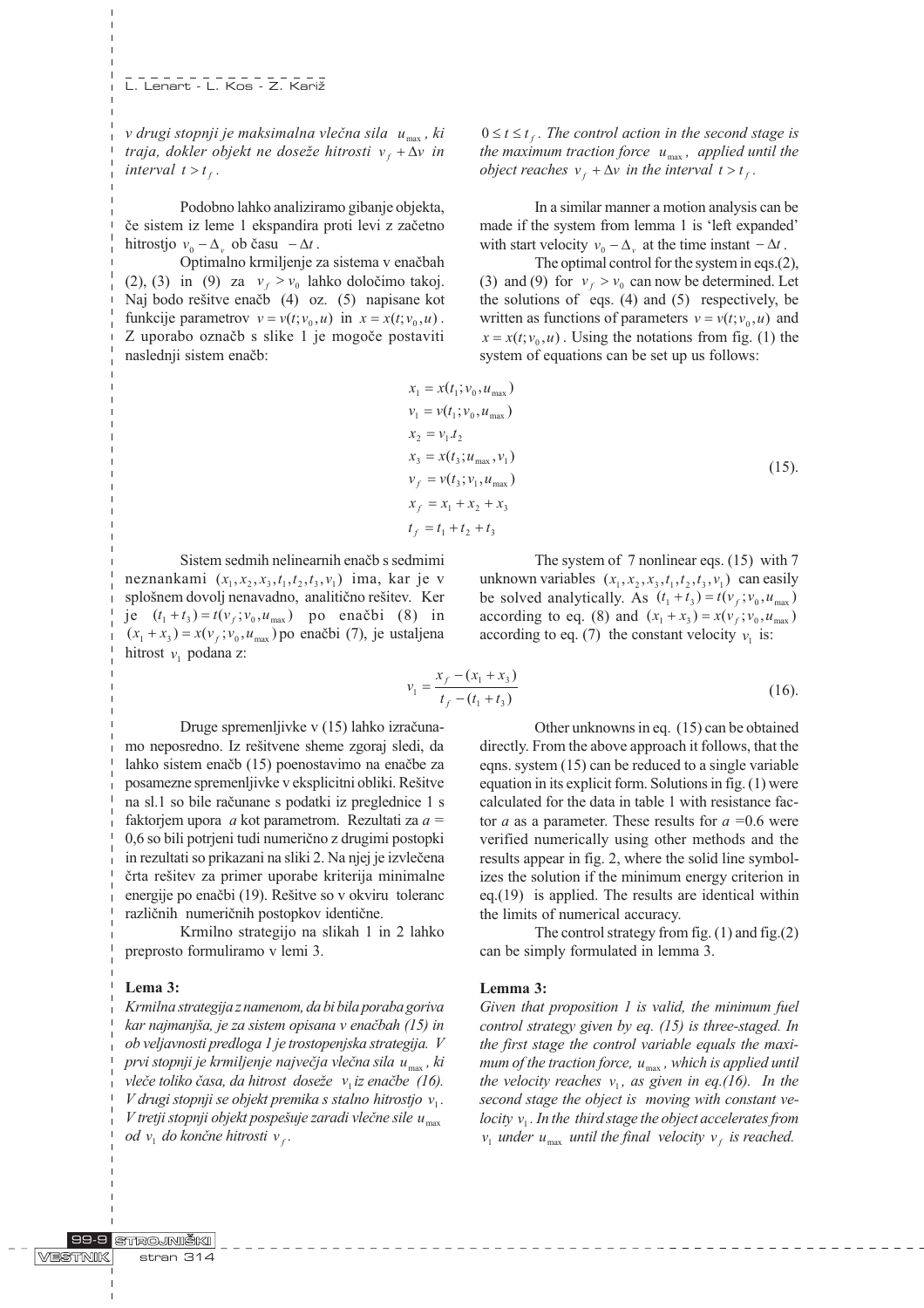| Preglednica 1. Modelni parametri numeričnih rešitev<br>Table 1. Model parameters for numeric solutions |                  |    |
|--------------------------------------------------------------------------------------------------------|------------------|----|
| opis<br>$\frac{1}{2}$ description                                                                      | oznaka<br>symbol | vr |
|                                                                                                        |                  |    |

| opis                                      | oznaka        | vrednost | enote |
|-------------------------------------------|---------------|----------|-------|
| description                               | symbol        | value    | units |
| masa vlaka<br>train mass                  | m             | 10000    | kg    |
| kvadr. upor<br>quadr. resist.             | a             | 0,6      | kg/m  |
| začetna hitrost<br>initial velocity       | $v_{0}$       | 9        | m/s   |
| končna hitrost<br>final velocity          | $v_{f}$       | 39       | m/s   |
| največja sila vleke<br>max.traction force | $u_{\rm max}$ | 2100     | N     |
| dolžina poti<br>path length               | $x_{f}$       | 14000    | m     |
| čas prevoza<br>crossing time              |               | 700      | S     |







Sl. 2. Optimalno krmiljenje vlečne sile Fig. 2. Tracking force optimal control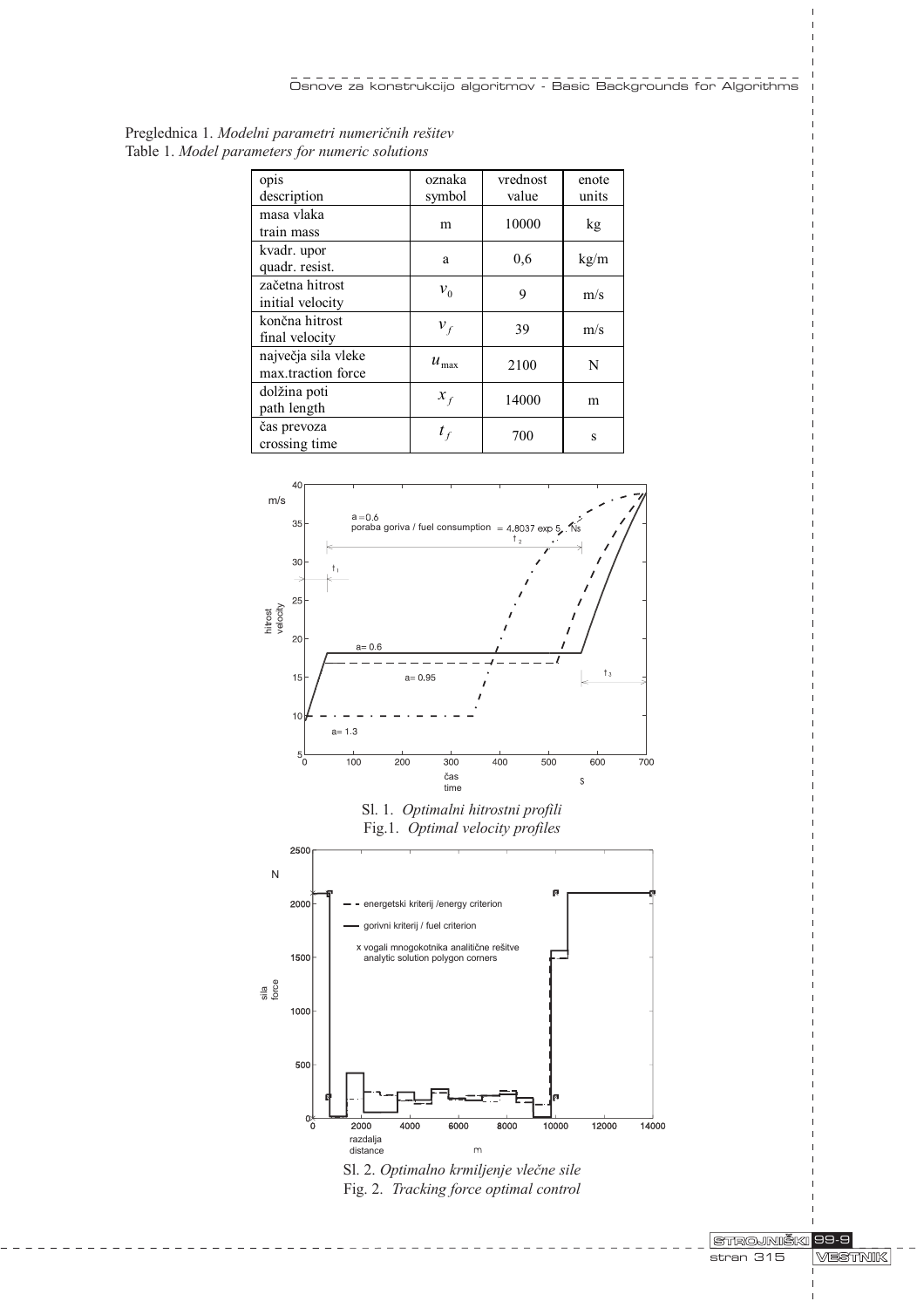Pravi razlog za uvedbo predloga 1 je dejstvo, da se lahko potem problem minimalne porabe goriva rešuje analitično po enačbi (16). Naj bo najprej predlog 1 obrnjen, tj. hitrost naj bo kvečjemu nemonotono padajoèa funkcija. Figurativno sta sedaj funkcijska grafa na sl.1 in sl. 2 zrcaljena okoli osi x. Sila vleke (oz. zaviranja) v fazah negativnega pospeka je minimalna ali enaka 0. Analitièna rešitev po (16) seveda tudi v tem primeru obstaja. Lahko se predlog 1 tudi kar opusti. Optimalna rešitev za tak splošen primer je dana v naslednji lemi:

# Lema 4:

Optimalna strategija v MFP je trifazna strategija: v prvi fazi je treba uporabiti največjo ali najmanjšo vleèno moè, v drugi fazi je hitrost nespremenljiva in v tretji fazi mora biti vlečna moč najmanjša ali največja.

Če je vlečna sila  $u \, v$  lemi 4 v prvi fazi enaka tisti v tretji fazi, je mogoče izrabiti analitično rešitev po enaèbi (16). V nasprotnem primeru je treba numerično reševati minimalni problem za določitev hitrosti v drugi fazi, tj. hitrosti  $v_i$ .

Optimalna strategija je invariantna glede na spremembo končne hitrosti  $v_f$ . Poraba goriva se zmanjšuje z  $v_t$ , dokler je  $v_t > v_0$ . Če se  $v_t$  izenači z ustaljeno hitrostjo  $v_1$ , se lahko izpusti robni pogoj  $v_f$  v (3) in je najmanjša poraba goriva dosežena za  $v_1$ , ki se računa po (17) z krmilno strategijo po lemi 4a:

The real reason for introducing proposition 1 is that the minimum fuel problem can be solved analytically using eq. (16). Let the first proposition be reversed, i.e. the velocity can only be a non-monotonically increasing function, then the function graphs in fig. 1 and fig. 2 are mirrored in the x-axis. The traction (or braking) force in the phases of deceleration is the minimum or equal to zero. The analytical solution according to eq. (16) exists also in this case and proposition 1 can be completely neglected. The optimum solution for such a general case can then be given as in the next lemma:

# Lemma 4 :

The optimum strategy in the MFP is the three-phase strategy: in the first phase the maximum or minimum force u must be applied, in the second phase the velocity is constant and in the third phase the maximum or minimum force must be applied again.

If the traction force  $u$ , in lemma 4, in the first phase is equal to that of the third phase, then the analytic solution according to eq. (16) is possible, otherwise it should be solved numerically to determine the velocity in the second phase,  $v_1$ .

The optimum strategy is invariant according to the change in velocity,  $v_f$ . Fuel consumption decreases with  $v_f$  until  $v_f > v_0$ . If  $v_f$  becomes equal to the velocity  $v_1$ , then the boundary condition  $v_f$  in eq. (3) can be omitted and the minimum fuel consumption is achieved for  $v_1$  as calculated in eq. (17) under the control strategy in lemma 4a:

$$
x_f - x(v_1; v_0, u_{\text{max}}) = (t_f - t(v_1; v_0, u_{\text{max}}))v_1
$$
\n(17).

# Lema 4a:

Strategija najmanjše porabe goriva pri reduciranih robnih pogojih  $v_0, t_f, x_f, v_f$ , (tj. če je  $v_f$  ustaljena hitrost  $v_1$ ) v (3) je dvofazna strategija. Najprej je treba z vlečno silo  $u_{\text{max}}$  doseči ustaljeno hitrost  $v_1$ kot rešitev (17), v drugi fazi ostane ta hitrost stalna do konca intervala  $t_f$  oz.  $x_f$ .

Varianto MPG, kakor je formulirana v (2), (3) in (9) z veljavnim predlogom 1, je mogoèe spremeniti v krmilni problem s prostim koncem, če  $t_f$  v (3) ni določen. Naravna rešitev problema je potem taka, da se objekt upočasni proti  $u=0$ , medtem ko se èas prehoda neomejeno poveèuje. Za izločitev tega pojava je treba uvesti 'kazen' za počasno vožnjo, npr. s ponovno uvedbo negativne konstante - sile trenja c v (2). Vsekakor ostaneta veljavni lemi 1 in 2 z največjo vlečno silo  $u_{\text{max}}$  v fazah pospeševanja. Optimalna strategija je potem enaka tisti v lemi 3 s to spremembo, da je hitrost  $v_1$ nadomeščena z ekonomično hitrostjo  $v_{\alpha}$ . Le to je mogoèe izraèunati iz enaèbe (18) , v kateri je

# Lemma 4a:

The minimum fuel control strategy with a reduced set of boundary conditions  $v_0, t_f, x_f, v_f$ , (i.e if  $v_f$  is the constant velocity  $v_1$ ) in eq. (3) is the two-phase strategy. The velocity  $v_1$ , as the solution to eq. (17), should be achieved first by applying the traction force  $u_{\text{max}}$ , during the second phase the velocity remains constant until the end of the interval  $t_f$  or  $x_f$ .

The MFP as formulated in eqs.(2), (3) and (9) with the valid proposition 1 can be converted to the 'free end' control problem, if  $t_f$  in eq. (3) remains undetermined. The 'natural' solution then is that the object slows down under  $u = 0$  while the travelling time increases infinitely. To block this behaviour, the slow motion must be 'penalized', e.g. by setting constant  $c$  in eq. (2) to be the negative constant friction force, and lemmas 1 and 2 remain valid with the maximum traction force  $u_{\text{max}}$  in the acceleration phases. Then the optimum strategy is the same as that in lemma 3, with the exception that the velocity  $v_1$  is replaced with the economic velocity  $v_e$ . This velocity can be calculated from eq. (18)

| VESTNIK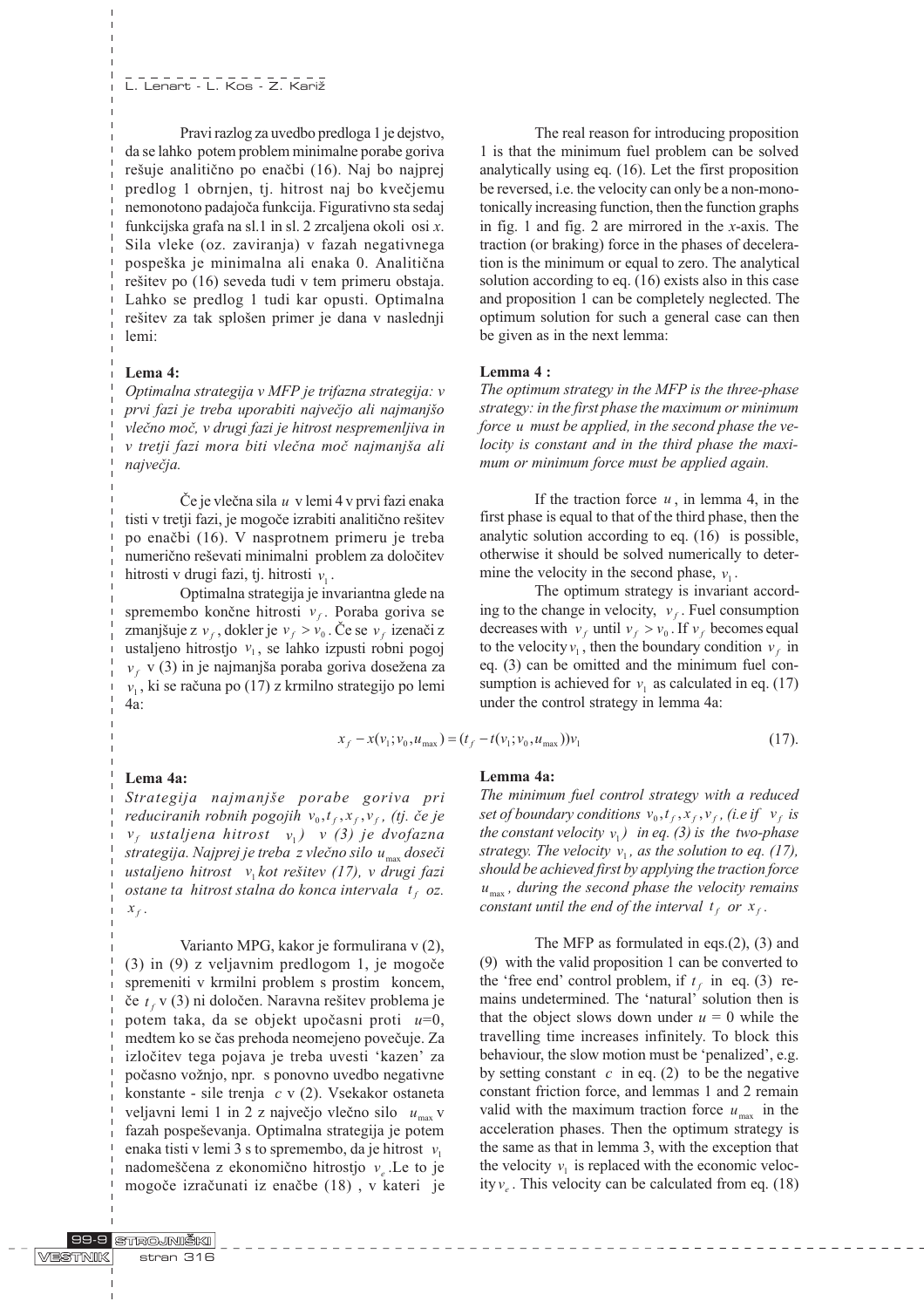postavljena zahteva, da je poraba goriva pri ustaljenem gibanju najmanjša:

providing that the fuel consumption at the constant velocity is a minimum:

$$
ut_f = (v^2 a + c)\frac{x_f}{v} = \min
$$
\n(18).

Èe je odvod (18) po spremenljivki v enak ničli, je iz te nove enačbe mogoče izračunati optimalno vrednost  $v_e = \sqrt{c/a}$ . Krmilna strategija se opiše z naslednjo lemo:

# Lema 4b:

Najmanjša strategija porabe goriva za problem s prostim koncem z neznanim končnim časom  $t_f$  je trofazna strategija, kakor je formulirana v lemi 3, če je  $v_1$  zamenjan z ekonomično hitrostjo  $v_e$ . Držati mora predlog 1.

Primerno rešitev za vse dosedaj obravnavane primere bi bilo mogoèe dobiti tudi z uporabo Hamiltonove funkcije in Pontrjaginovega naèela najveèje vrednosti, vendar se zdi izbrana pot bolj premoèrtna in preprosta.

Poglavje sklenimo s pripombo, da so nekatere dobljene rešitve veljavne tudi za problem z najmanjšo energijo. V tem primeru funkcional v (10) zapišemo v naslednji obliki:

Setting the velocity derivative of eq. (18) to zero gives the optimum value for  $v_e = \sqrt{c/a}$ . The control strategy can then be described in the following lemma:

#### Lemma 4b:

The minimum fuel control strategy for the 'free end' with unknown finishing time  $t_f$  is a three-phase strategy as formulated in lemma 3, if  $v_1$  is replaced by the economic velocity  $v_e$  and proposition 1 holds true.

The proper solution in all the above cases could be obtained using the Hamiltonian function and Pontryagin's maximum principle, however, the method described above is much more straightforward and simpler.

This section can be brought to a close with the statement that some solutions obtained are also valid for the minimum energy problem. In this case the functional in eq. (10) is written as:

remain valid and therefore lemma 1 holds. Next, from an analogy with eqs. (13) and (14) it must be shown that the maximum force  $u_{\text{max}}$  must be applied if one wishes to increase the velocity by  $\Delta v$  with the minimum energy consumption. The energy consumption in the extended interval by lemma 2 can be written as:

The conclusions from eq.  $(12)$ , i.e.  $x' = const.$ 

$$
J_e(x) = \int_0^{t_f} f(t, x, x', x'') x' dt = \int_0^{t_f} f_e(t, x, x', x'') dt
$$
 (19).

Sklep, dobljen v  $(12)$ , tj.  $x' =$ konst ostane veljaven in zato drži lema 1. Nadalje je po analogiji s (13) in (14) treba pokazati , da je nujno potrebno uporabiti največjo vlečno silo  $u_{\text{max}}$ , če naj se hitrost zveča za  $\Delta v$  ob najmanjši porabi energije. Porabo energije na skrajnem desnem intervalu poti po lemi 2 zapiemo v naslednji obliki:

> (14a).  $\left(v+\frac{\Delta v}{2}\right)$  $\left(v + \frac{\Delta v}{2}\right) = \frac{m \Delta v u}{u - av^2} \left(v + \frac{\Delta v}{2}\right)$  $\Delta s \cong u \Delta t \bigg( v + \frac{\Delta}{v} \bigg)$  $u\Delta s \cong u\Delta t \left(v + \frac{\Delta v}{2}\right) = \frac{m\Delta vu}{u - av^2} \left(v + \frac{\Delta v}{2}\right)$

Analogno z enaèbo (14) se funkcija (14a) monotono znižuje z naraščajočim  $u$ . Torej držita tudi lemi 2 do 4.

# 1.3 Spremembe v strmini tira

V toèkah 1.1 in 1.2 je bil gravitacijski faktor mgi, v (2) enak ničli. Pri praktični uporabi MPG algoritmov se ta faktor spreminja s strmino tira in enaèb (15) ni mogoèe neposredno uporabiti. Da bi dobili obèutek, kako sprememba strmine tira vpliva na na rešitev MPG, lahko začnemo z dinamičnim modelom  $M_{\nu}$ , v katerem je zanemarjena poraba goriva v fazah pospeševanja in je gravitacijski faktor koračno konstantna funkcija  $g_i$  na *i*-tem odseku dolžine  $x_f / n$  vzdolž $\sigma$ si x . Naj bosta potem robna pogoja le čas prevoza  $t_f$  in dolžina poti  $x_f$ . Problem MFP sedaj lahko zapišemo z enačbama (20) in (21), pri tem je J poraba goriva:

Analogously to eq. (14) the function in eq.(14a) monotonically decreases with the increasing u. Consequently lemmas 2 to 4 are also valid.

# 1.3 Change in track inclination

In sections 2.1 and 2.2 the gravitational factor  $mgi<sub>e</sub>$  in eq.(2) was set to zero. For the practical use of the MFP algorithms, however, this factor changes with the track inclination and consequently the system of eq. (15) cannot be used directly. To better understand how this change affects the MFP solution one can start from the dynamic model  $M$  where the fuel consumption in the acceleration phases is neglected and the gravitation factor is a constant function  $g_i$  in the *i*-th section of the length  $x_f / n$  over x axis. Let the crossing time  $t_f$  and the path length  $x_f$  be the only boundary conditions. Eqs. (20) and (21) can then be written with  $J$  as the fuel consumption:

> STROJNIŠKI 99-9 stran 317 **VESTNIK**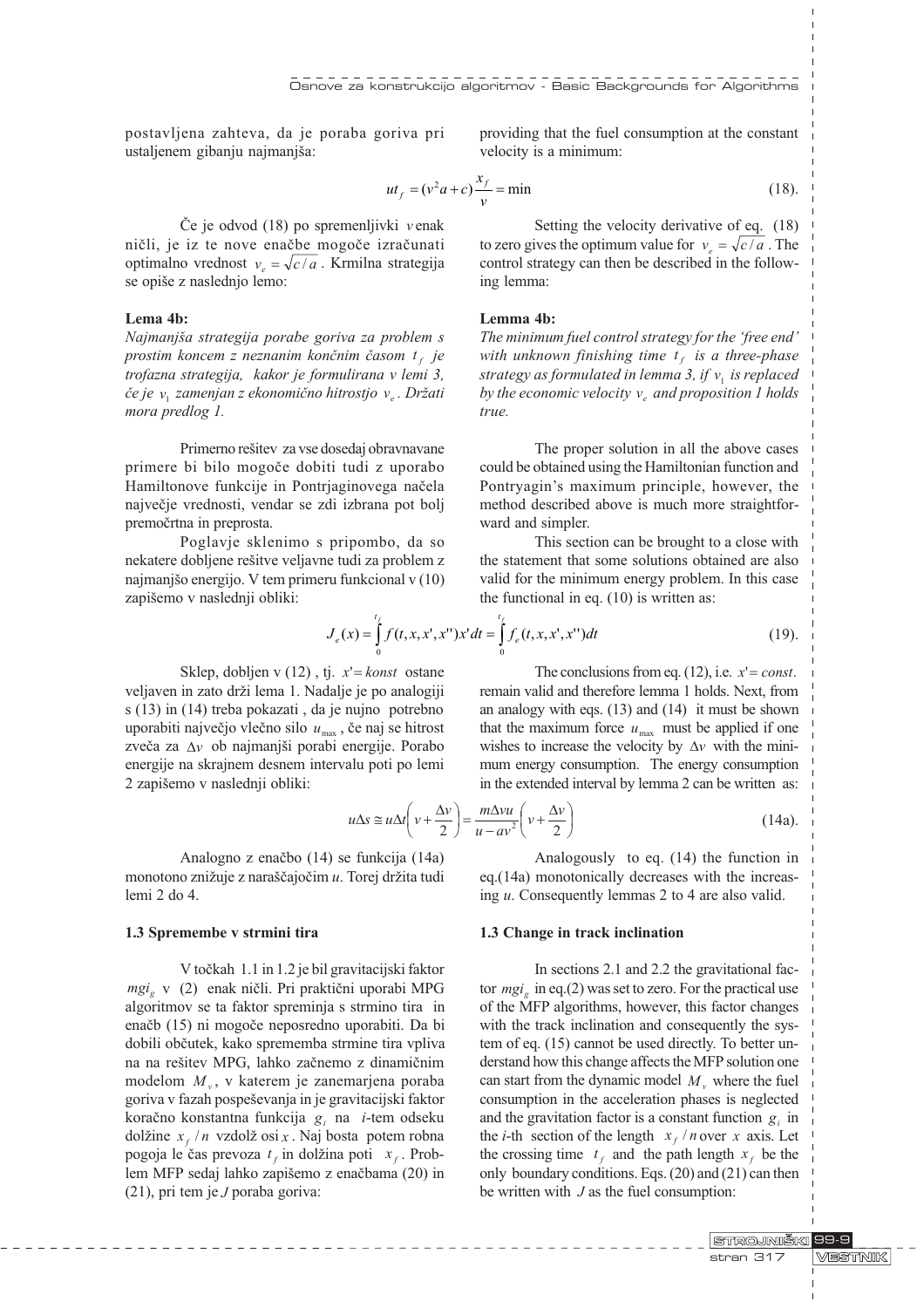$$
t_f = \sum_i \frac{x_f}{n} \frac{1}{v_i} \tag{20}
$$

$$
J = \sum_{i} (g_i + av_i^2) \frac{x_f}{n} \frac{1}{v_i}
$$
 (21),

 $n \text{ v } (20)$ , (21) je celoštevilčna konstanta in  $v_i$  je nespremenljiva sekcijska hitrost. Optimizacijski problem z omejitvami v (20) in (21) je mogoče rešiti z Lagrangeovo funkcijo (22):

In eqs. (20) and (21) is an integer constant and 
$$
v_i
$$
 is the constant section velocity. The constraint optimization problem in eqs. (20) and (21) can be solved with the Lagrangian in eq. (22):

 $n \text{ in } \text{see (20)}$  and  $(21)$  is an integer constant and  $n \text{ is }$ 

$$
L = \sum_{i} (g_i + av_i^2) \frac{x_f}{nv_i} + \lambda \left[ (\sum_{i} \frac{x_f}{nv_i}) - t_f \right]
$$
 (22).

Parcialno odvajanje enačbe (22) po spremenljivki  $v_i$  in izenačitev odvoda z ničlo da (23):

The partial derivative of eq. (22) with respect to  $v_i$  and setting the derivatives to zero gives eqs. (23):

After taking the derivative of eq. (22) with

$$
v_i^2 = \frac{g_i + \lambda}{a} \tag{23}
$$

Po odvajanju (22) po spremenljivki  $\lambda$  in izenaèitvi odvoda z nièlo po uporabi (23) rezultira enaèba (24), ki se lahko numerièno razreši po  $\lambda$ :

respect to 
$$
\lambda
$$
 and setting the derivative to zero and using eq. (23), then eq. (24) is obtained which can be numerically resolved in terms of  $\lambda$ :

$$
-t_f + \sum_{i} \frac{x_f}{n} \frac{a}{\sqrt{g_i + \lambda}} = 0
$$
\n(24).

Iz fizikalne interpretacije (20) in (21) izhaja, da minimum sistema (20) in (21) vedno obstaja za  $n = 2$  in lahko se pokaže veljavnost naslednje enačbe (25):

Further more, it follows from the physical interpretation of eqs. (20) and (21) that the minimum of the system, (21) and (22), always exists for  $n = 2$  and that the following eq. (25) can be proved:

$$
J(g_1, g_2, v_1, v_2) = J(0, g_2 - g_1, v_1, v_2) + 2g_1 t_f
$$
\n(25).

Iz (25) je oèitno, da je lega minimuma  $(v_1^*, v_2^*)$  odvisna samo od razlike v gravitacijskih faktorjih  $g_1, g_2$ , saj sta odvoda po  $v_1, v_2$  funkcij  $J(g_1, g_2, v_1, v_2)$  in  $J(0, g_2 - g_1, v_1, v_2)$  enaka. Potem je lahko za  $n = 2$  gravitacijska komponenta  $g_1$  kar enaka nièli in Lagrangeovo funkcijo po skaliranju in normalizaciji zapišemo z novimi koeficienti  $a^{\prime}, g_2^{\prime}, t_f^{\prime}$  kot (26):

It is clear from eq. (25), that the position of the minimum ( $v_1^*, v_2^*$ ) depends only on the difference in the gravity factors  $g_1, g_2$ , because the derivatives of  $J(g_1, g_2, v_1, v_2)$  and  $J(0, g_2 - g_1, v_1, v_2)$  with respect to  $v_1, v_2$  are equal. Then for  $n = 2$  the gravitational component  $g_1$  can be zeroed and the Lagrangian written after scaling and normalization with new coefficients  $a', g_2, t_f$  as in eq. (26):

$$
L = a'v_1 + \left(\frac{g_2}{v_2} + a'v_2\right) + \lambda\left(\frac{1}{v_1} + \frac{1}{v_2} - t_f\right) \tag{26}
$$

Lagrangeov koeficient  $\lambda$  lahko izrazimo neposredno iz  $\partial L / \partial v_1 = 0$  in  $\partial L / \partial v_2 = 0$  kot funkcijo  $v_1$  oz.  $v_2$ . Po izenačitvi obeh izrazov sledi (27):

The Lagrangian coefficient  $\lambda$  can be directly expressed from  $\partial L / \partial v_1 = 0$  and  $\partial L / \partial v_2 = 0$  as a function of  $v_1$  and  $v_2$  respectively. After setting both the expressions to be equal it follows that:

$$
v_1 = \sqrt{v_2^2 - \frac{g_2^2}{a^2}}\tag{27}
$$

Po vstavitvi (27) v izraz  $\partial L / \partial \lambda = 0$  sledi posredna enačba (28) za račun  $v_2$ .

If eq. (27) is inserted into the expression  $\partial L / \partial \lambda = 0$  the implicit eq.(28) follows for  $v_2$ .

$$
v_2^2 = (t_f' v_2 - 1)^2 (v_2^2 - \frac{g_2'}{a'})
$$
\n(28)

Enačba (28) je polinom četrte stopnje po  $v_2$ in jo lahko rešimo numerično ali z radikali. Tehnološko primerna množica rešitev MPG za

Eq. (28) above, is a fourth order polynomial of  $v<sub>2</sub>$  which can be solved numerically or with radicals. The technologically meaningful set of solutions of the MFP

#### STROJNIŠKI 99-9 VESTNIK stran 318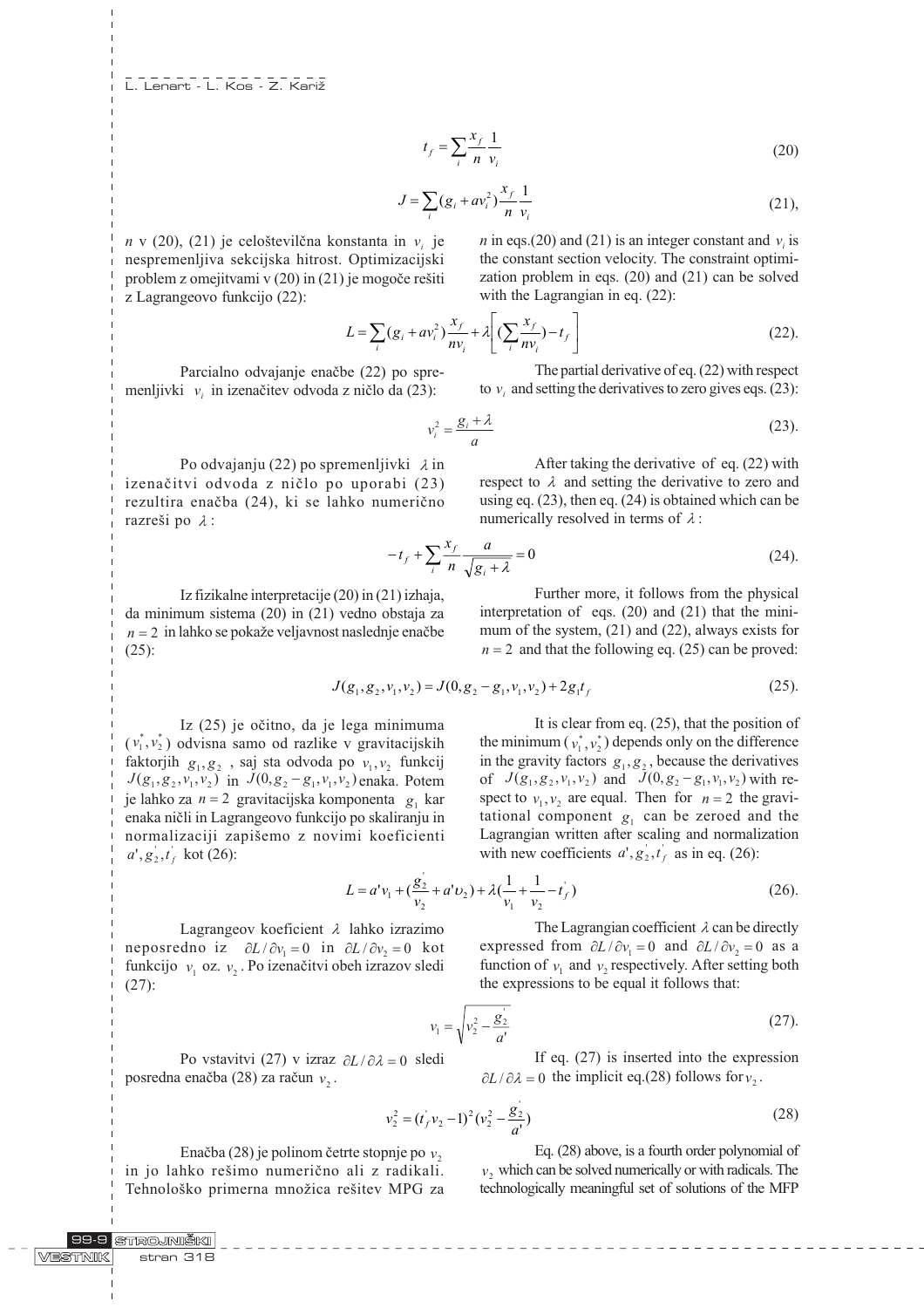Lagrangeov problem (26) je prikazana na sliki 3. Interpretacija izraza (27) je podana v lemi 5.

# Lema 5:

Pri dinamičnem modelu  $M<sub>v</sub>$  povečanje gravitacijskega faktorja v točki  $x_{\alpha}$  v intervalu [  $0, x_{\beta}$ ] od vrednosti  $g_1$  na  $g_2 > g_1$  povzroči povečanje nespremenljive vlečne sile in povečanje hitrosti v intervalu  $[x_c, x_f]$  in zmanjšanje nespremenljive vlečne sile in hitrosti v intervalu  $[0, x_{\alpha}]$ , če naj bo kolièina porabljenega goriva najmanja.

for the Lagrangian problem (26) is presented in fig . 3. The interpretation of eq. (27) is formulated in lemma 5.

## Lemma 5:

For the dynamic model  $M<sub>v</sub>$  the increase in gravity factor at point  $x_a$  in the interval  $[0, x_f]$  from value  $g_1$  to  $g_2 > g_1$  induces an increase in constant driving force and velocity in the interval  $[x_c, x_f]$  and induces a decrease in the constant driving force and velocity in the interval  $[0, x]$ , if the fuel consumption has to be held at the minimum.



Sl. 3. Najmanjša poraba goriva v odvisnosti od gravitacijske komponente Fig. 3. Minimum fuel consumption as function of gravitational component

#### 2 SKLEP

Opisani so nekateri algoritmi in strategije pri vleki s kriterijem najmanjše porabe goriva. Algoritmi so konstruirani na elementarnih dejstvih, tako da se je bilo mogoèe izogniti Hamiltonovi teoriji optimalnega krmiljenja. Razviti so bili numerièni algoritmi, ki temeljijo na računu najkrajših časov v grafih [3], na modificirani Newton - Raphson metodi in na kombinaciji Frechet-jevega odvoda z linearnim programiranjem. Od stohastiènih algoritmov je bila uporabljena enostavna varianta simuliranega ogrevanja.

Opis numeriènih algoritmov v èlanku ni vključen. Numerični rezultati potrjujejo kontrolne strategije kot so le te opisane v lemah 1 do 4. Niso pa bile uporabljene metode dinamiènega programiranja, kot v [4] in [5].

Kljub temu, da numerične tehnike niso posebej opisane, predstavljajo osnovni razlog za postavitev algoritmov optimalne porabe goriva. Tipièno za njih je namreè krmiljenje tipa vklop izklop', ki pri računski obdelavi lahko poslabša

#### 2 CONCLUSION

The few traction algorithms and strategies are described with the minimum fuel consumption as the criterion function. Algorithms are derived from elementary ideas avoiding the Hamiltonian theory. Numerical algorithms were developped, based on the shortest time graph algorithm [3], the modified Newton-Raphson method and the combination of the Frechet derivative with the linear programming. From the stochastic algorithms the simplest variant of simulated annealing algorithm was used.

The numerical algorithms are not included into the paper. The numeric results confirm the control strategy as defined in lemmas 1 to 4. The dynamic programming algorithms which were used in [4], [5] are not applied.

Although the numerical procedures are not described in the paper, they present the actual reason why the optimal fuel strategy algorithms were evolved. Typically for them is even the 'on -off' control, which can be the cause of bad convergence in numeric algorithms. Then it was possible to check